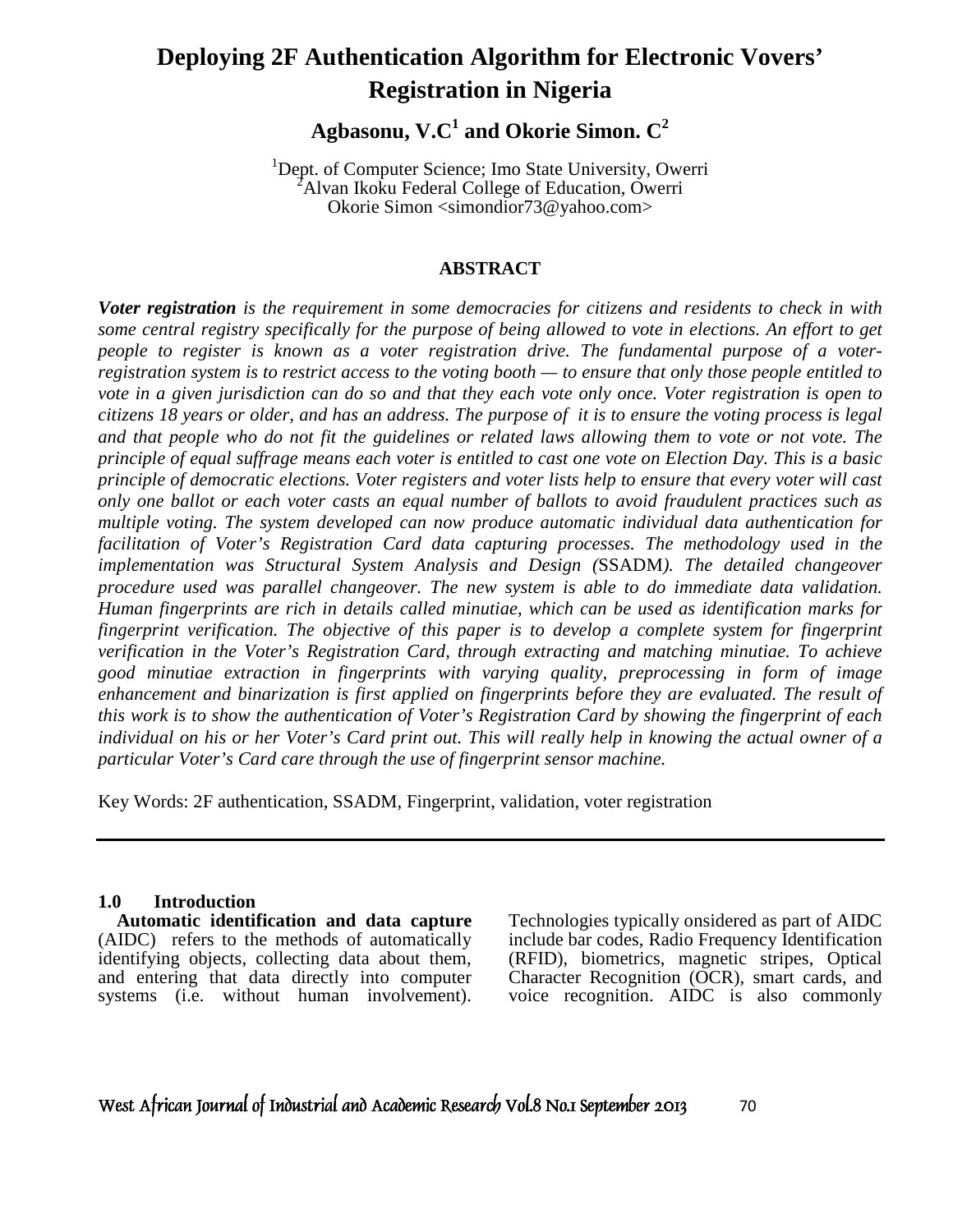referred to as "Automatic Identification," "Auto-ID," and "Automatic Data Capture."

 **Automatic Identification and Data Capture (AIDC)** is a term used to group the various technologies employed to automatically identify items, collecting data about them and the ability to enter that data electronically into computer systems. In majority of cases, Automatic Identification and Data Capture (AIDC) systems work without any human involvement, where human involvement is required, this is normally confined to a user scanning AIDC equippement. It can also be regarded as a broad category of technologies used to collect information from an individual, object, image or sound without manual data entry. AIDC systems are used to manage inventory, delivery, assets, security and documents. Sectors that use AIDC systems include distribution, manufacturing, transportation, medicine, government and retail, among many others. AIDC applications typically fall into one of a few categories: identification and validation at the source, tracking, and • interfaces to other systems. The actual technologies involve, the information obtained and the purpose of collection vary widely.

#### **Current AIDC technologies include:**

**Barcodes**, which consist of small images of lines (bars) and spaces affixed to retail store items, ID cards and postal mail to identify a particular product number, person or location. A barcode reader uses a laser beam that is sensitive to the reflections from the line and space thickness and variation. The reader translates information from the image to digital data and sends it to a computer for storage or for another process.

• 2D Barcodes store information not only horizontally, as one-dimensional barcodes do, but vertically as well. That construction enables 2D codes to store up to 7,089 characters. The traditional, unidimensional barcode has a 20 character capacity.

Magnetic stripes, which are typically seen on credit cards, debit cards, key cards and swipe cards. The stripe consists of iron-based magnetic particles in plastic-like tape. Each particle is a tiny bar magnet. Information is written on the stripe by magnetizing the tiny bars in either a north or South Pole direction. The writing process, called flux reversal, causeschanges in the magnetic field that can be detected by a magnetic stripe reader.

 Smart cards, which are plastic cards about the size of a credit card with an embedded microchip. A smart card can store much more data than a magnetic stripe card. It can be loaded with data, used for telephone calling, electronic cash payments, accessing services and other applications. The card can be refreshed for reuse. Some smart cards can include programming and support multiple applications.

 Optical character recognition (OCR), which is the recognition of printed or written text characters by a computer. The process includes scanning the text character-by-character, analyzing the resulting character image and translating that image into a machine-readable character code, such as ASCII. Among other things, OCR is used to digitize documents and books, sort mail, and process checks and mailbased payments by credit cards.

Radio Frequency Identification (RFID) systems, which consist of three components: an antenna and transceiver (often combined into a single device) and a transponder (the tag). The antenna transmits a signal that activates the transponder, which then transmits data back to the antenna. The data is used to notify a programmable logic controller that some specific action should occur. Because RFID does not require direct contact or line-of-sight scanning, RFID tags are replacing barcodes in many applications.

 Various biometrics applications, which identify individuals by comparing captured biological data, such as fingerprints, voice characteristics and iris patterns, against stored data for that individual. Biometric systems consist of a reader or scanning device, software that converts the scanned biological data into a digital format and compares match points, and a database that stores the biometric data for comparison. Authentication by biometric verification is becoming increasingly common in corporate and public security systems, consumer electronics and point of sale (POS) applications. Specific biometric AIDC technologies include finger-scanning, electro-optical fingerprint recognition, finger vein ID and voice recognition.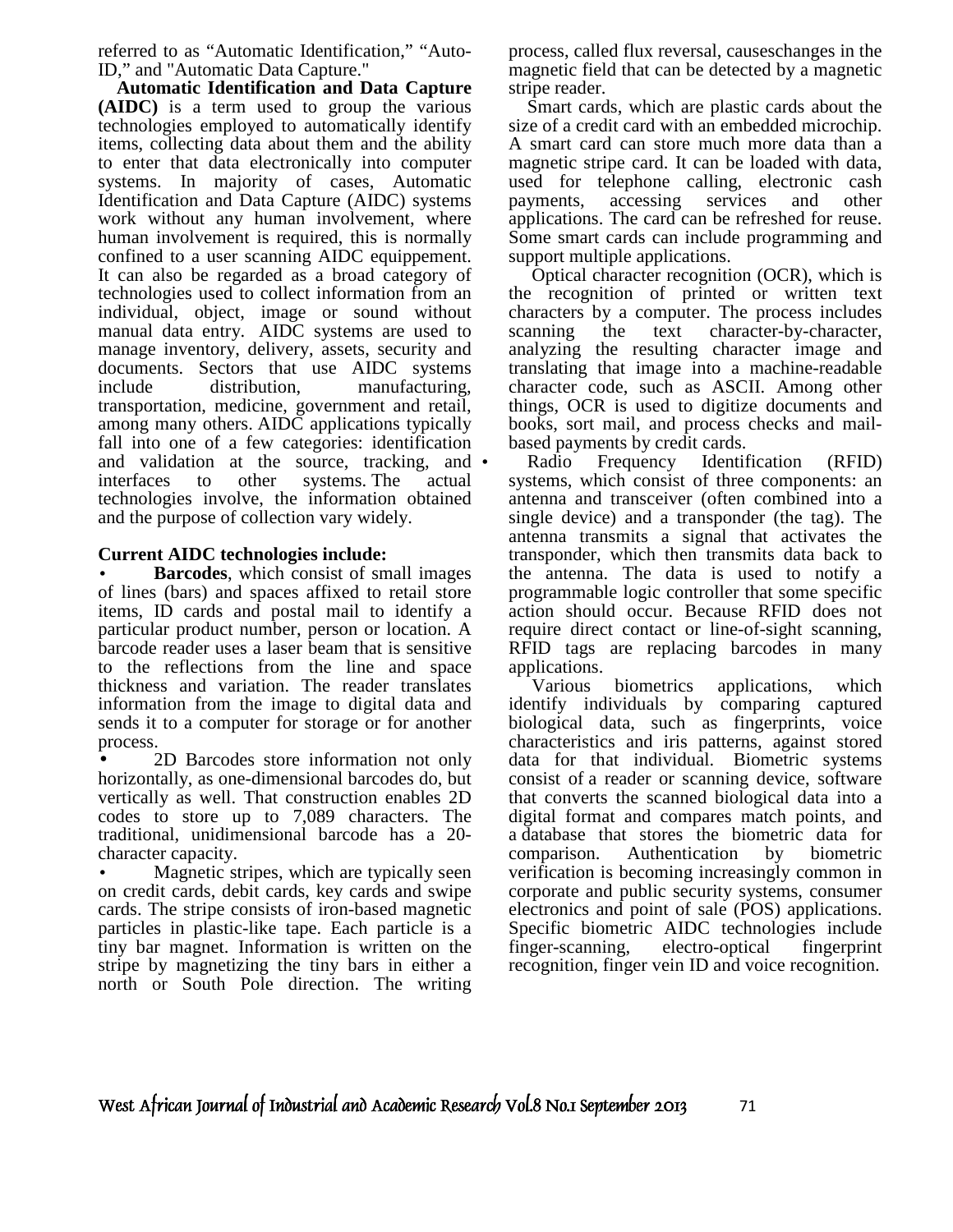A credible and secure Voter's Registration Card (VRC) in Nigeria cannot be achieved without putting in place a good and reliable security to checkmate fake Voter's Registration Card. The registration for Voter's Registration Card should be on a permanent basis and it should be a continuous process. This continues registration process requires an appropriate infrastructure and equipment to maintain the registration process.

 In addition, Voter's Registration Card, registration should be compulsory for all Nigerian citizens of 18 years and above. INEC has the mandate to establish, own, operate, maintain and manage the Voter's Registration Card Database in Nigeria and to harmonize and integrate existing databases.

#### **1.2 Statement of the Problem**

 The present methods of Voter's Registration are not reliable and dependable. There is no security to cross-check fake registration cards from foreigners. Also the system used for registration does not give room for verification of already entered data or information for the citizens. This tends to create short comings. The problems can be summarized thus:

- 1. During registration, names are normally either omitted or replace with strange names.
- 2. The names are not spelt correctly.
- 3. There is no finger print on the hardcopy of the Voter's Registration Card. Fingerprints offer an infallible means of personal identification.
- 4. The movement of citizen's data from one unit to the collation center for processing can cause loss of data or hard disk failure.
- 5. Duplication of existing data for citizens.

## **1.3 Objectives of Study**

 The objective of this research is to develop a data capturing Algorithm that should be able to do the following:

- 1. Register individual data (Data, Pictures and Fingerprint)
- 2. Produce automatic individual data authentication.
- 3. Display a new windows for data

verification before printing the Registration Card

- 4. Use Histogram Equalization image enhancement.
- 5. Provide security numbers to cross-

check duplication of data entry and fake Registration Card.

6. The Voter's Registration Card will Be printed with the fingerprint of the individual to increase the intensity of security.

7. To set and maintain identification standards, creating and managing a secure database.

8. Provide a secure means to

irrefutably confirm the identity of an individual that will promote national security and enhance socio-economic development.

9. It will ensure fast registration of the citizens.

## **1.4 Significance of Study**

 The findings of the study will ensure an effective way of conducting a free and fair registration of the citizens and subsequently a fee and fair election.

 It is often observed that whenever a new system is being implemented, more emphasis is laid on the cost of implementation rather than on the benefits of the new system. Hence, the need to computerize and to place a proper security measures to avoid fake Voter's Registration Card.

 This new system will also checkmate electoral corruption and malpractices which is usually caused by some politicians. This single system is comprehensive that, it will support the enrolment of the whole population which will comply with international standards for facial image and fingerprint.

 The new system will provide extensive functionalities while keeping the operation simple, straightforward, consistent and fair.

#### **1.5 Scope of Study**

 The scope of this research is limited to an effective Independent National Electoral Commission (INEC) real time Voter's Registration Data Base Management System that will be able to capture and store citizen's bio data in the 176 Local Government Areas (LGAs) in Nigeria.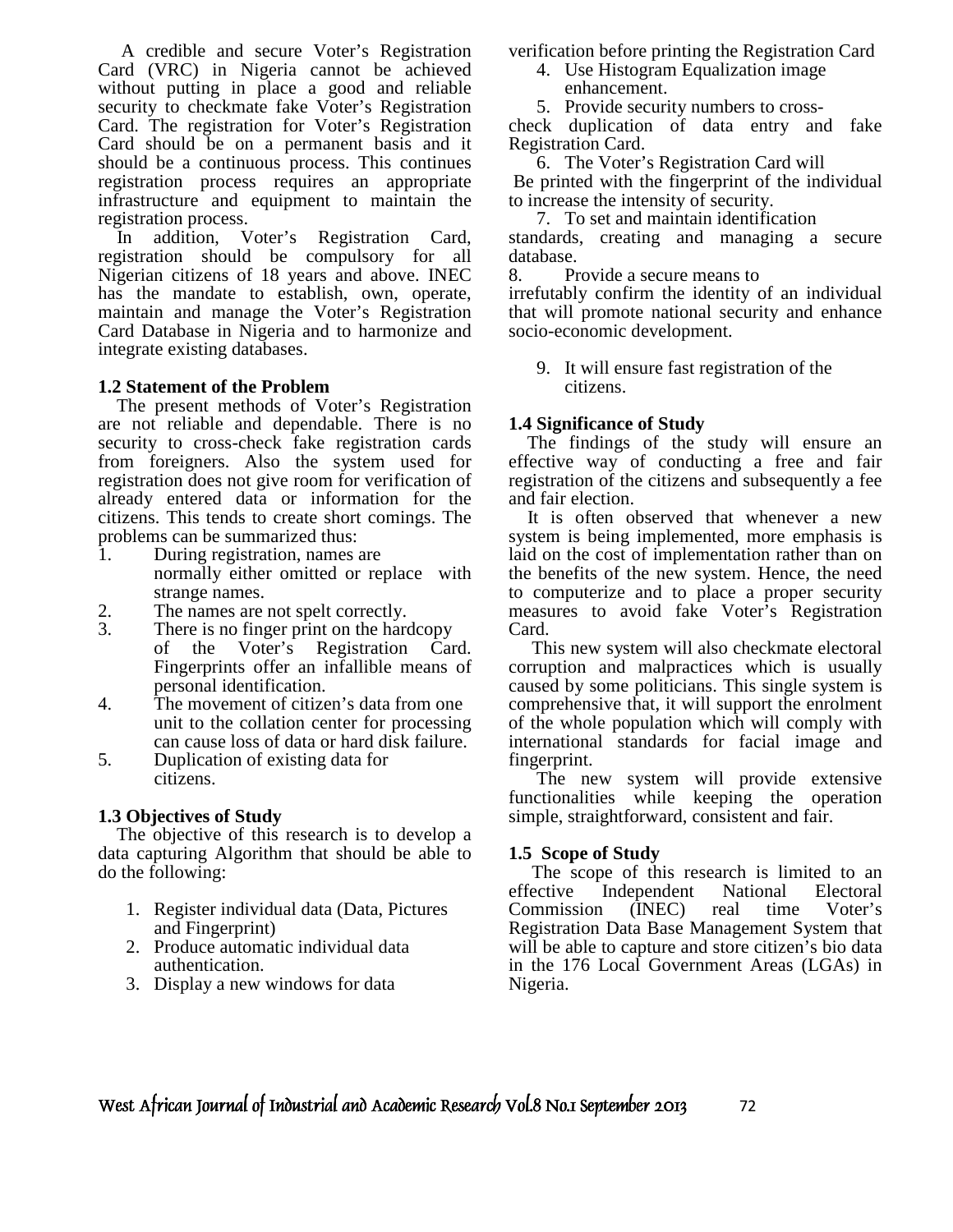Election is a means of choosing a leader or selection of candidate for an office by vote. It does not only find application in councils, Local Governments, States and Federal Government of Nigeria but also in different institutions and social organizations.

 The origin of election in Nigeria could be traced to the colonial era when elections were conducted without any grassroots participation. There after, the introduced elective principle, which was started apply in 1923 and continued after every four years. Before the fourth year, the citizen of 18 and above will register to obtain a voter's registration card, to enable them to voter. The elections were conducted under limited 1. franchise and there independent administrative body (INEC) to overlooked the conduct. Franchise is the right to vote and vote for in political election.

 According to INEC chief, election is a process not an even and it requires input from all the 2. stakeholders.

#### **2.0 Background of Study**

 The origin of the INEC goes back to the period before Independence, when the Electoral 4. Commission of Nigeria was established to conduct 1959 elections. The Federal Electoral Commission (FEC), established in 1960 conducted the immediate post-independence federal and regional elections of 1964 and 1965. The electoral body was dissolved after the military coup of 1966. In 1978, the Federal Electoral Commission was constituted by the 6. regime of General Olusegun Obasanjo, organizing the elections of 1979 which ushered in the Nigerian Second Republic under the leadership of Alhaji Shehu Shagari. It also conducted the general elections of 1983.

In December 1995, the military government of 8. General Sani Abacha established the National Electoral Commission of Nigeria which 9. conducted another set of elections. These elected institutions were not inaugurated before the sudden death of General Abacha on June 1998 aborted the process. In 1998 General Abdulsalam Abubakar's Administration dissolved NECON and established the Independent National Electoral Commission (INEC). INEC organized the transitional elections that ushered in the Nigerian Fourth Republic on May 29, 1999.

 As a permanent body, INEC comprises the workforce recruited since 1987 under the defunct National Electoral Commission (NEC). Its presence has been established in all the 36 states, the Federal Capital Territory as well as in the 774 Local Government Areas of Nigeria.

The Commission is made up of a Chairman, and 12 National Commissioners.The Commission was established in accordance with section 153(f) of the Constitution of the Federal Republic of Nigeria.

 The functions of the Commission as stipulated in Part I of the Third Schedule to the 1999 Constitution are as listed below:

Organize, undertake and supervise all elections to the offices of the President and Vicepresident, the Governor and Deputy Governor of a state, and to the membership of the Senate, the House of Representatives and the House of Assembly of each State of the Federation.

Register political parties in accordance with the provisions of this Constitution and an act of the National Assembly.

3. Monitor the organization and operation of the political parties, including their finances.

4. Arrange for the annual examination and auditing of the funds and accounts of political parties, and publish a report on such examination and audit for public information.

Arrange and conduct the registration of persons qualified to vote as well as prepare, maintain and revise the register of voters for the purpose of any election under this Constitution.

Monitors political campaigns and provide rules and regulations, which shall govern the political parties.

Ensure that all Electoral Commissioners, Electoral and Returning officers take and subscribe to the oath of office prescribed by law.

- Delegate any of its powers to any Resident Electoral Commissioners.
- Carry out such other functions as may be conferred upon it by an Act of the National Assembly.

#### **Human Fingerprint**

 Hong [3], Skin on human fingertips contains ridges and valleys which together forms distinctive patterns. These patterns are fully developed under pregnancy and are permanent throughout whole lifetime. Prints of those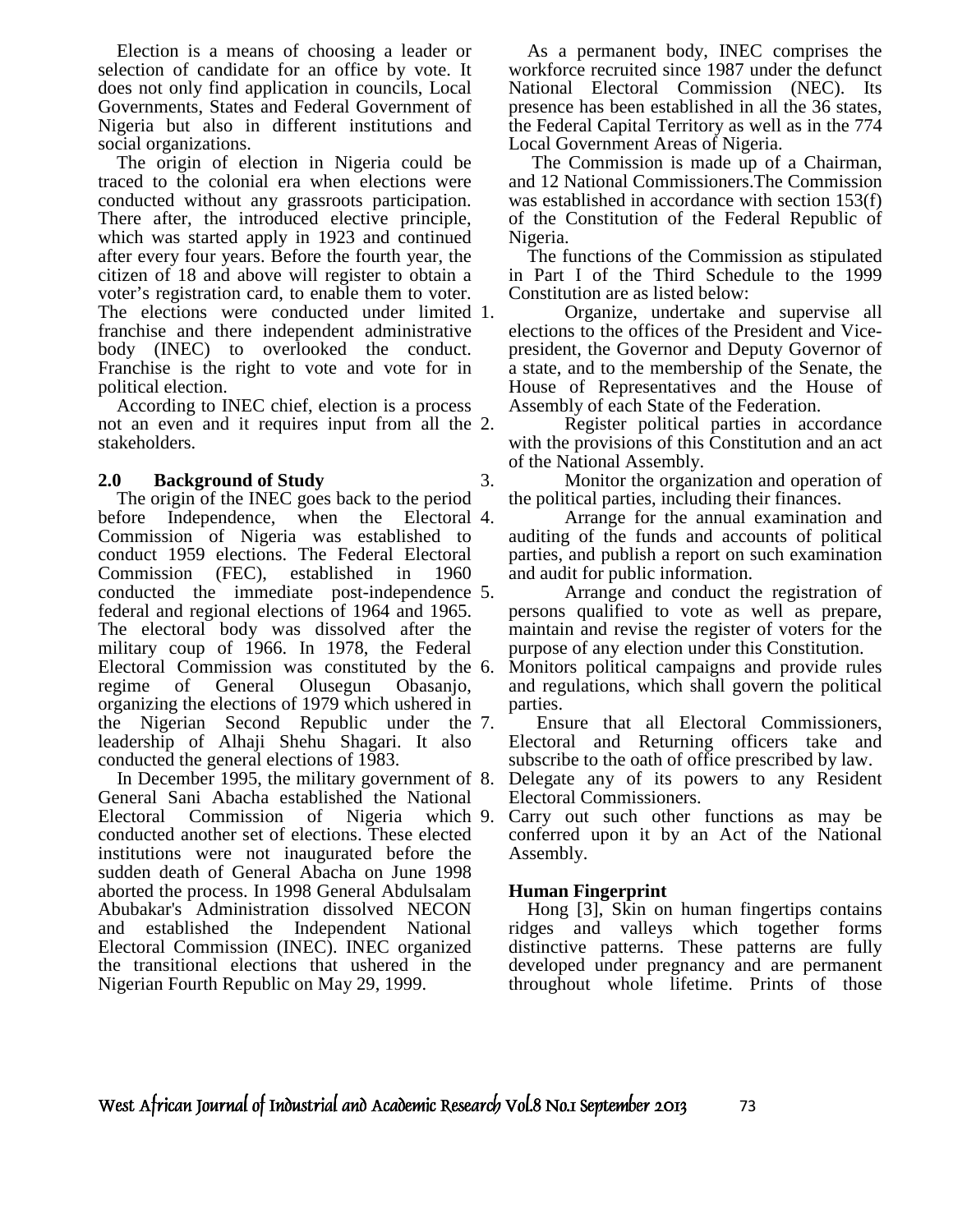patterns are called fingerprints. Injuries like cuts, burns and bruises can temporarily damage quality of fingerprints but when fully healed, patterns will be restored. Through various studies it has been observed that no two persons have the same fingerprints, hence they are unique for every individual.



**Fig. 1: A fingerprint image.** 

 A fingerprint is the feature pattern of one finger (Figure 2.1). It is believed with strong evidences that each fingerprint is unique. Each person has his own fingerprints with the permanent uniqueness. So fingerprints have been used for identification and forensic investigation for a long time.

 According to Paul Marks [4] Fingerprint in its narrow sense is an impression left by the friction ridges of a human finger.



**Fig. 2: Block diagram of Finger Print Modeling** 

 Neeta Murmu and Abha Otti [2], A fingerprint is composed of many ridges and furrows. These ridges and furrows present good similarities in each small local window, like parallelism and average width. Due to the above mentioned properties, fingerprints are very popular as biometrics measurements. Especially in law enforcement where they have been used over a

hundred years to help solve crime. Unfortunately fingerprint matching is a complex pattern recognition problem. Manual fingerprint matching is not only time consuming but education and training of experts takes a long time. Therefore since 1960s there have been done a lot of effort on development of automatic fingerprint recognition systems.

 Automation of the fingerprint recognition process turned out to be success in forensic applications. Achievements made in forensic area expanded the usage of the automatic fingerprint recognition into the civilian applications. Fingerprints have remarkable permanency and individuality over the time. The observations showed that the fingerprints offer more secure and reliable person identification than keys, passwords or id-cards can provide. Examples such as mobile phones and computers equipped with fingerprint sensing devices for fingerprint based password protection are being produced to replace ordinary password protection methods. Those are only a fraction of civilian applications where fingerprints can be used.

 However, shown by intensive research on fingerprint recognition, fingerprints are not distinguished by their ridges and furrows, but by Minutia, which are some abnormal points on the ridges. Hong [3]

#### **Fingerprint Recognition**

 A fingerprint recognition system constitutes of fingerprint acquiring device, minutia extractor and minutia matcher as shown below.

 A fingerprint sensor is an electronic device used to capture a digital image of the fingerprint pattern. The captured image is called a live scan. This live scan is digitally processed to create a biometric template (a collection of extracted features) which is stored and used for matching. Some of the more commonly used fingerprint sensor technologies are Optical, Ultrasonic, Capacitance, Passive capacitance, Active capacitance

 The fingerprint recognition problem can be grouped into two sub-domains: one is fingerprint verification and the other is fingerprint identification. In addition,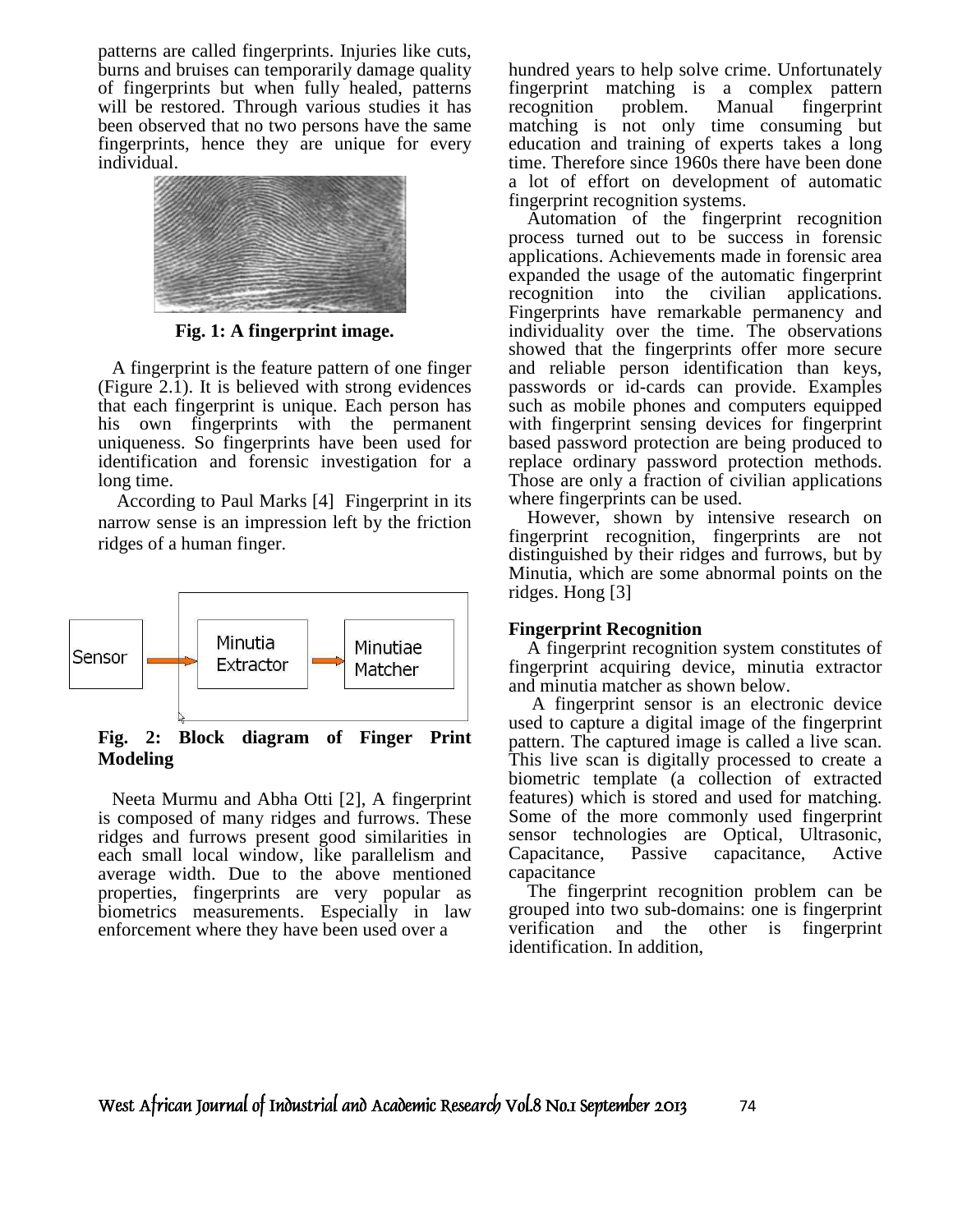

#### **Fig.3: Algorithm For Fingerprint Image Processing Source**

 Fingerprint verification is to verify the authenticity of one person by his fingerprint. The user provides his fingerprint together with his identity information like his ID number. The fingerprint verification system retrieves the fingerprint template according to the ID number and matches the template with the real-time acquired fingerprint from the user. Usually it is the underlying design principle of AFAS (Automatic Fingerprint Authentication System.

Fingerprint identification, known dactyloscopy, or hand print identification, is the process of comparing two instances of friction ridge skin impressions from human fingers or toes, or even the palm of the hand or sole of the foot, to determine whether these impressions could have come from the same individual.

 Fingerprint identification is to specify one person's identity by his fingerprint(s). Without knowledge of the person's identity, the fingerprint identification system tries to match his fingerprint(s) with those in the whole fingerprint database. It is especially useful for criminal investigation cases. And it is the design principle of AFIS (Automatic Fingerprint Identification System).

#### **Why Fingerprint Identification?**

 Olsen [5] has posited that fingerprints offer an infallible means of personal identification. That is the essential explanation for fingerprints having replaced other methods of establishing the identities of criminals reluctant to admit previous arrests.

The science of fingerprint Identification stands

out among all other forensic sciences for many reasons, including the following: Has served governments worldwide for over 100 years to provide accurate identification of criminals. No two fingerprints have ever been found alike in

many billions of human and automated computer comparisons. Fingerprints are the very basis for criminal history foundation at every police agency on earth.

 Established the first forensic professional organization, the International Association for Identification (IAI), in 1915.

 Established the first professional certification program for forensic scientists, the IAI's Certified Latent Print Examiner (CLPE) program (in 1977), issuing certification to those meeting stringent criteria and revoking certification for serious errors such as erroneous identifications.

 Remains the most commonly used forensic evidence worldwide - in most jurisdictions fingerprint examination cases match or outnumber all other forensic examination casework combined.

 Continues to expand as the premier method for positively identifying persons, with tens of thousands of persons added to fingerprint repositories daily in America alone - far outdistancing similar databases in growth.

 Worldwide, fingerprints harvested from crime "scenes lead to more suspects and generate more evidence in court than all other forensic laboratory techniques combined.

 Other visible human characteristics tend to change - fingerprints do not. Barring injuries or surgery causing deep scarring, or diseases such as leprosy damaging the formative layers of friction ridge skin (injuries, scarring and diseases tend to exhibit telltale indicators of unnatural change), finger and palm print features have never been shown to move about or change their unit relationship throughout the life of a person.

 However, all fingerprint recognition problems, either verification or identification, are ultimately based on a well-defined representation of a fingerprint. As long as the representation of fingerprints remains the uniqueness and keeps simple, the fingerprint matching, either for the 1 to-i verification case or 1-to-m identification case, is straightforward and easy.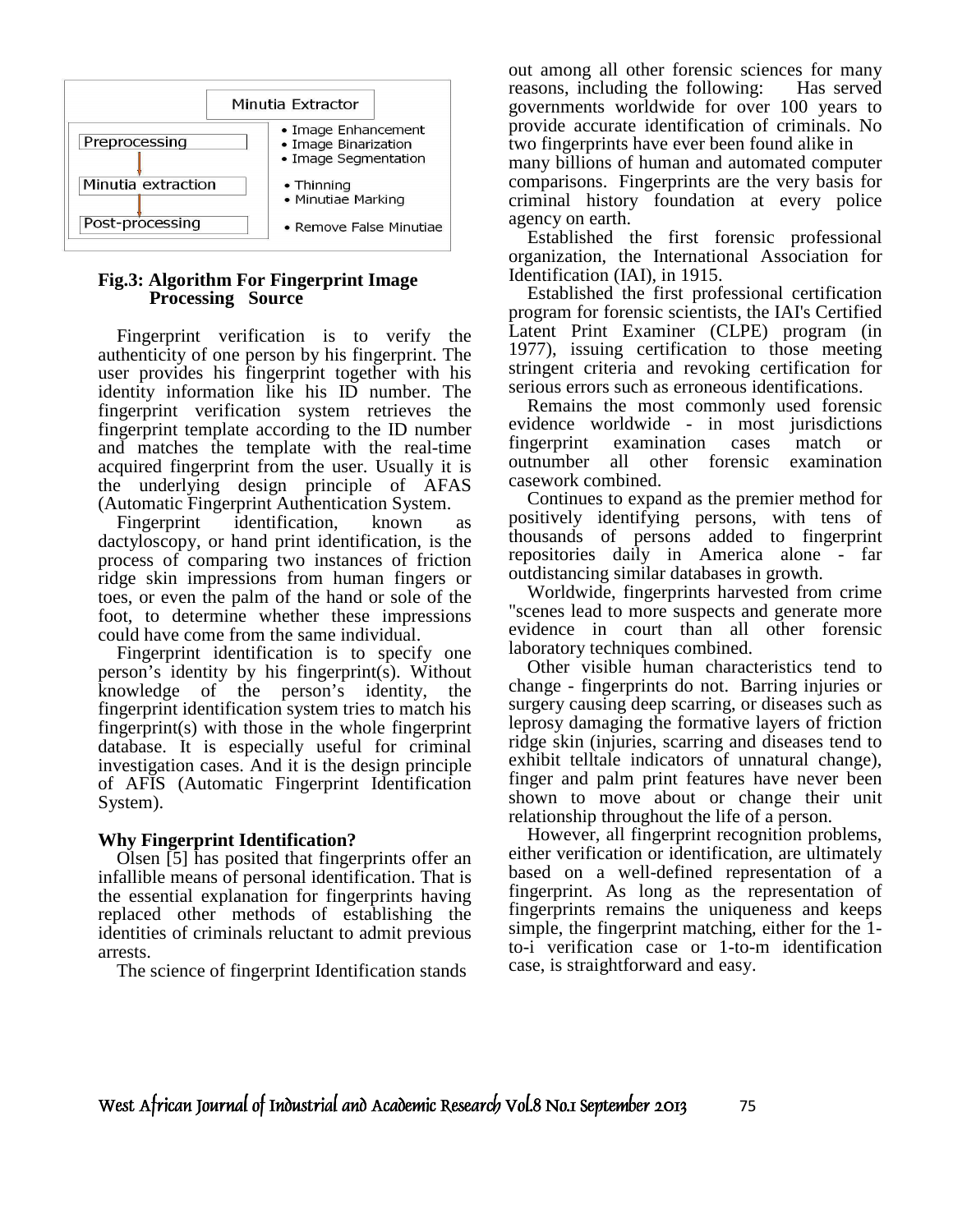#### **Algorithm Level Design**

 To implement a minutia extractor, a threestage approach is widely used by researchers. They are preprocessing, minutia extraction and post processing stage.

 For the fingerprint image preprocessing stage, we use Histogram Equalization to do image enhancement. And then the fingerprint image is binarized using the locally adaptive threshold method the image segmentation task is fulfilled by a three-step approach: block direction estimation, segmentation by direction intensity and Region of Interest extraction by Morphological operations.

 For minutia extraction stage, three thinning algorithms are tested and the Morphological thinning operation is finally bid out with high efficiency and pretty good thinning quality. The minutia marking is a simple task as most literatures reported but one special case is found during my implementation and an additional check mechanism is enforced to avoid such kind of oversight.

 For the post processing stage, a more rigorous algorithm is developed to remove false minutia based on. Also a novel representation for bifurcations is proposed to unify terminations and bifurcations.

#### **Fingerprint Image Enhancement:**

 A critical step in automatic fingerprint matching is to automatically and reliably extract minutiae from the input fingerprint images. However, the performance of a minutiae extraction algorithm relies heavily on the quality of the input fingerprint images. In order to ensure that the performance of an automatic fingerprint dentification/verification system will be robust with respect to the quality of the fingerprint images, it is essential to incorporate a fingerprint enhancement algorithm in the minutiae extraction module. Experimental results show that incorporating the enhancement algorithms improves both the goodness index and the verification accuracy.

 Fingerprint Image Enhancement is also to make the image clearer for easy further operations. Since the fingerprint images acquired from sensors or other Medias are not assured with perfect quality, those enhancement methods, for increasing the contrast between ridges and

furrows and for connecting the false broken points of ridges due to insufficient amount of ink, are very useful for keep a higher accuracy to fingerprint recognition.

#### **Fingerprint Matching**

 The method that is selected for fingerprint matching was first discovered by Sir Francis Galton. In 1888 he observed that fingerprints are rich in details also called minutiae in form of discontinuities in ridges. He also noticed that position of those minutiae doesn't change over the time. Therefore minutiae matching are a good way to establish if two fingerprints are from the same person or not.

 Among all the biometric techniques, fingerprint-based identification is the oldest method which has been successfully used in numerous applications. Everyone is known to have unique, immutable fingerprints. A fingerprint is made of a series of ridges and furrows on the surface of the finger. The uniqueness of a fingerprint can be determined by the pattern of ridges and furrows as well as the minutiae points. Minutiae points are local ridge characteristics that occur at either a ridge bifurcation or a ridge ending.

 Jain, L.C. et al **(1)** has posited that Fingerprint matching techniques can be placed into two categories: minutae-based and correlation based. Minutiae-based techniques first find minutiae points and then map their relative placement on the finger. However, there are some difficulties when using this approach. It is difficult to extract the minutiae points accurately when the fingerprint is of low quality. Also this method does not take into account the global pattern of ridges and furrows. The correlation-based method is able to overcome some of the difficulties of the minutiae-based approach. However, it has some of its own shortcomings. Correlation-based techniques require the precise location of a registration point and are affected by image translation and rotation.

#### **Minutia Match**

 Given two set of minutia of two fingerprint images, the minutia match algorithm determines whether the two minutia sets are from the same finger or not.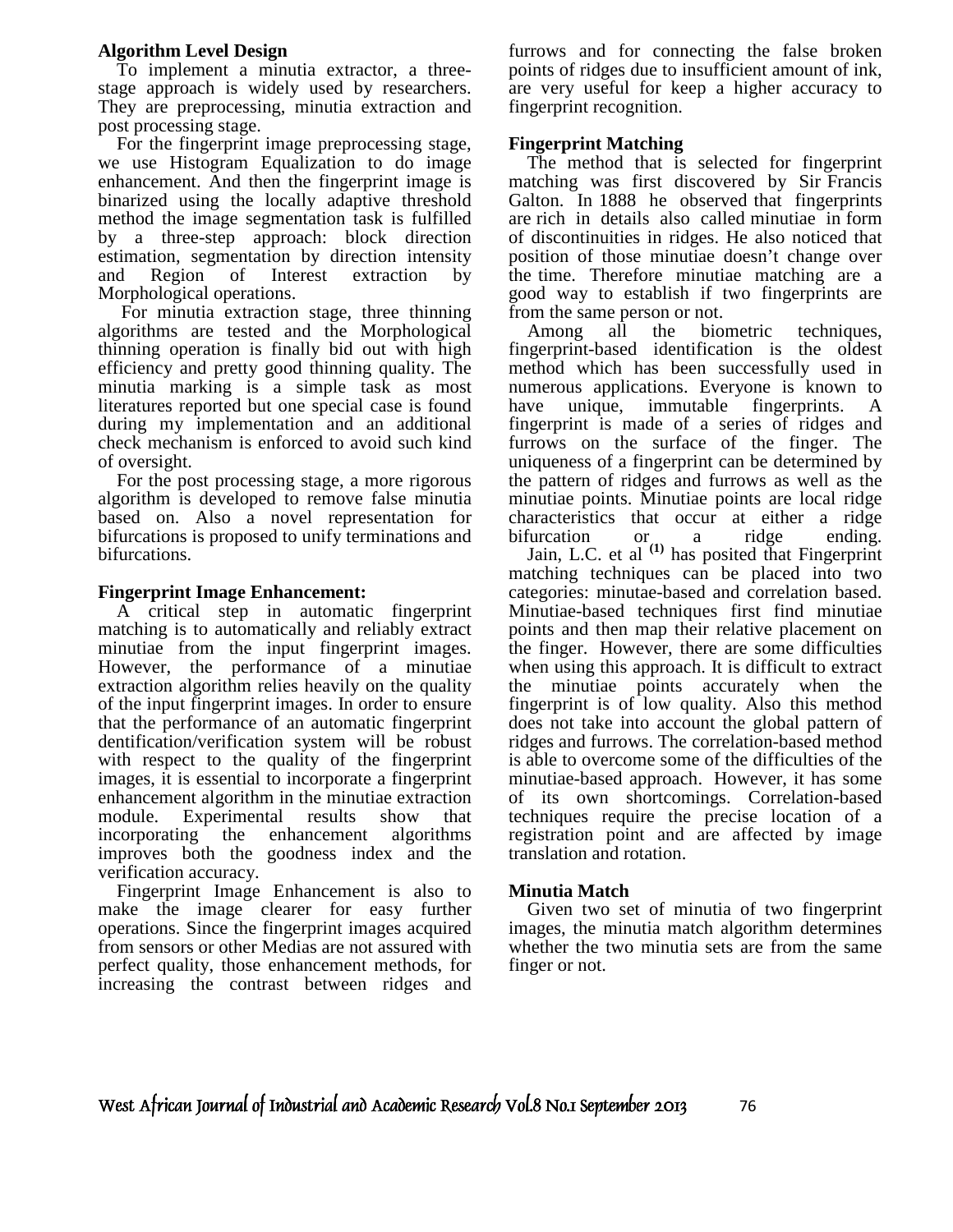An alignment-based match algorithm partially derived from was used in my paper. It includes two consecutive stages: one is alignment stage and the second is match stage.

1. **Alignment Stage: -** Given two fingerprint images to be matched, choose any one minutia from each image; calculate the similarity of the two ridges associated with the two referenced minutia points. If the similarity is larger than a threshold, transform each set of minutia to a new coordination system whose origin is at the referenced point and whose x-axis is coincident with the direction of the referenced point.

2. **Match Stage:** After we get two set of transformed minutia points, we use the elastic match algorithm to count the matched minutia pairs by assuming two minutia having nearly the same position and direction are identical.

#### **Methodology of the proposed system**

 Some methods usually adopted for software engineering design that are international accepted include:

- a. The structural system analysis and
- design methodology
- b. Prototyping
- c. Expert systems methodology
- d. Usability engineering methodology
- e. Object oriented system analysis and
- design methodology

 The structured system analysis and design methodology (SSADM) is a system approach to analysis and design of information system and will be used for this project.

 Structured system analysis and design methodology (SSADM) was used in the design because it divides an application development project into modules stages or steps and tasks and provides a framework for describing project in a fashion suited for managing the project, for each stage, SSADM set out a series of techniques, procedures and convention for recording and communicating information.

 Pertaining to these both in textual and diagrammatic form SSADM's objectives are to:

i. Improve project management and control

- ii. Develop better quality systems
- iii. Make more effective use of
- experienced and inexperienced development staff.
	- iv. Develop better quality systems
	- v. Make project resilient to the loss of staff

vi. Enable project to be supported by the computer aided toll such as a

Computer aided software engineering system. Establish a framework for good communication between participants in a project.

 SSADM is a very comprehensive model and a characteristic of the method is that projects may use only those elements of SSADM appropriate to the project. In details SSADM set out a cascade of waterfall view of system development, in which there are series of steps each of which lead to the next step. The following are the SSADM's steps or stages"

#### **Method of data collection**

 The concept was explored, refined and the client's requirement was elicited. That is to say that the problem was carefully looked into in order determine its input (what information/data are given and which items are important in solving the problem) and the output (what information must be produce by implementing those three methods of data collected).

- a. Interview method
- b. Study of procedural manuals
- c. Library research
- d. Website research

 Different locations (websites) on the World Wide Web (www) were reviewed to find information which was essential in writing the introduction, literature review. SSADM was adopted for this work, because the technique it processes are quickly and easily understood and its ability to develop a better quality system, also, it is an open standard, and is freely available. There are five steps used in SSADM which are:

- a. Feasibility study
- b. Requirements analysis
- c. Requirements specification
- d. Logical system specification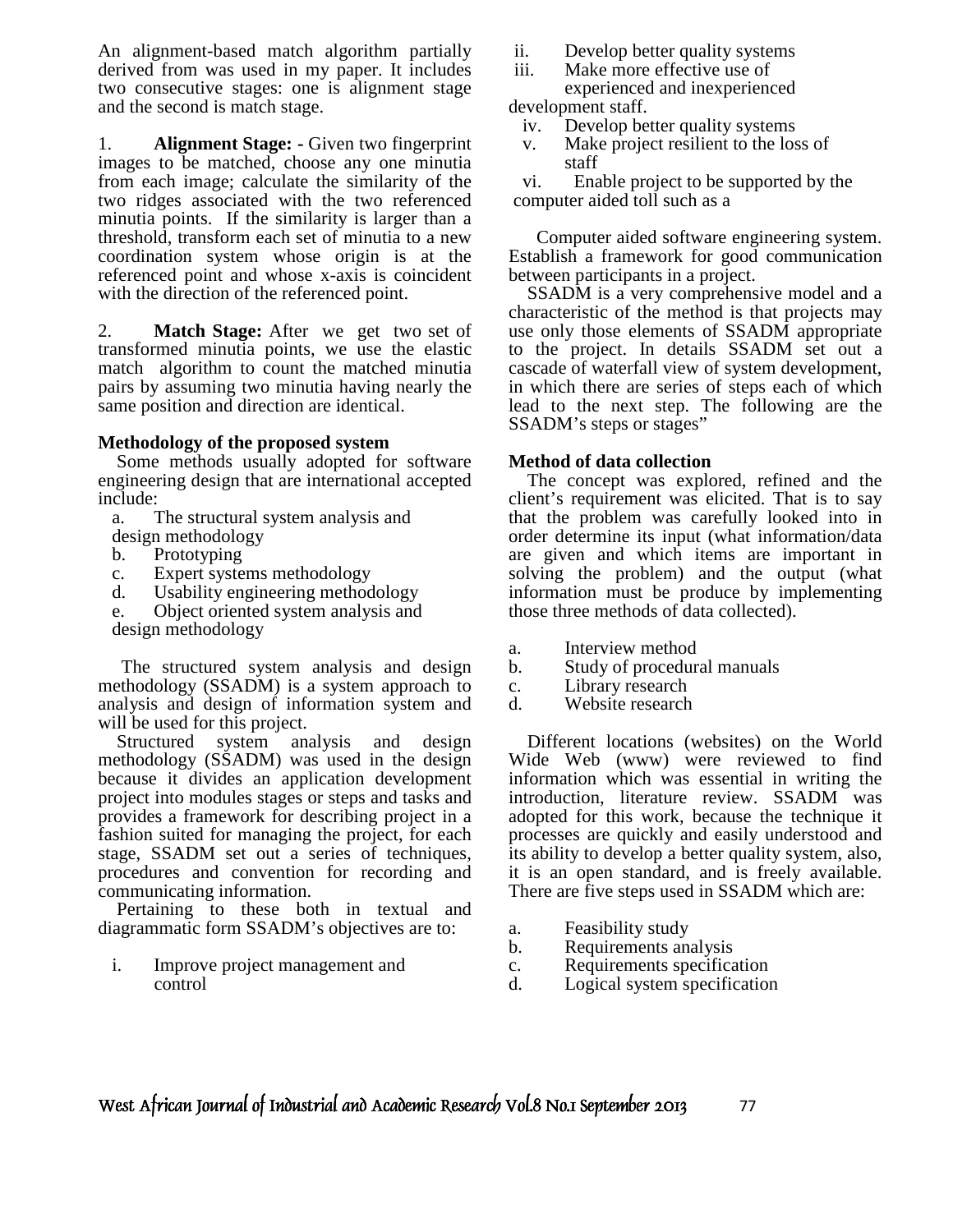#### **System Analysis**

 System analysis is the critical examination of an activity, procedure, method or technique, to determine its purpose and how the necessary operations can best be achieved. Analysis of a system involves decomposition and by decomposition we mean stepwise refinement that is breaking down large problems into smaller and specific problems in attempt to discover its basic problems. It is the procedural study of systems operation with an attempt to discover its basic problem areas. System Analysis is a process whereby a system Analyst delves into an existing system to discover or locate the problem(s) associated with the present system, which will be very useful in the development of a new system so as to eliminate those problems in the new system. The main reason for analysis or research work is to find out what type of data is maintained, what fact to find and look for, how to find them and to record them for usage.

#### **Analysis of the present system**

 In the present system data is sent to the end user or clients, for systems that are on a network. One at the server can get hold of the information being sent. Data can be sent during the software processing, in which the citizen's fingerprint will be checked to know if it exists or not, and the security code employed will be considered.

#### **Advantages**

 The advantages of the present system were as follows:

- Easy identification of citizen with photograph and easy access
- It generates room for creating NewVoters' Registration cards
- It creates room for one to print
- Easy access.

#### **Disadvantages**

 The following weaknesses were identified during the investigation on the Voters' Registration cards.

1. Manual data collection: the present ystem which involves data collection at various stages is insufficient and inefficient.

- 2. The citizen's fingerprint does not show on the printed ID card
- 3. Double registration: there is always

double registration of citizens because their database is not a distributive database. So there is no data update during registration.

- 4. Missing of citizen's name or spelling during registration.
- 5. No security number to cross-check double registration

## **Justification of the proposed system**

 From the weakness of the present system discussed above. We were able to make prescription of what the proposed system would hold, so as to surpass the weakness of the present system and achieve its major objectives. The proposed system will provide a complementary electronic assistant to the INEC staff records and citizen's registration record.

- 1. It will enhance decisions that involve retrieving and appending citizen's information
- 2. It will provide a more convenient way of monitoring the activities of the INEC officers.
- 3. The proposed system will print out the citizen's fingerprint on the ID card
- 4. It will provide security to data and information supplied by each INEC member.
- 5. The proposed system will reduce the number of double registration processing and monitoring, thereby reducing inefficiency in the result.

## **Analysis of the proposed system**

 In the present system, it makes use of a distributive database management system. The citizens register are automatically uploaded and updated as it is being registered. Data validation is done automatically since it is a network application. The issue of double registering of citizens is not possible since database checks are made before saving to know if record had been previously saved and to verify if the record is already existing in which case the processing will be terminated immediately.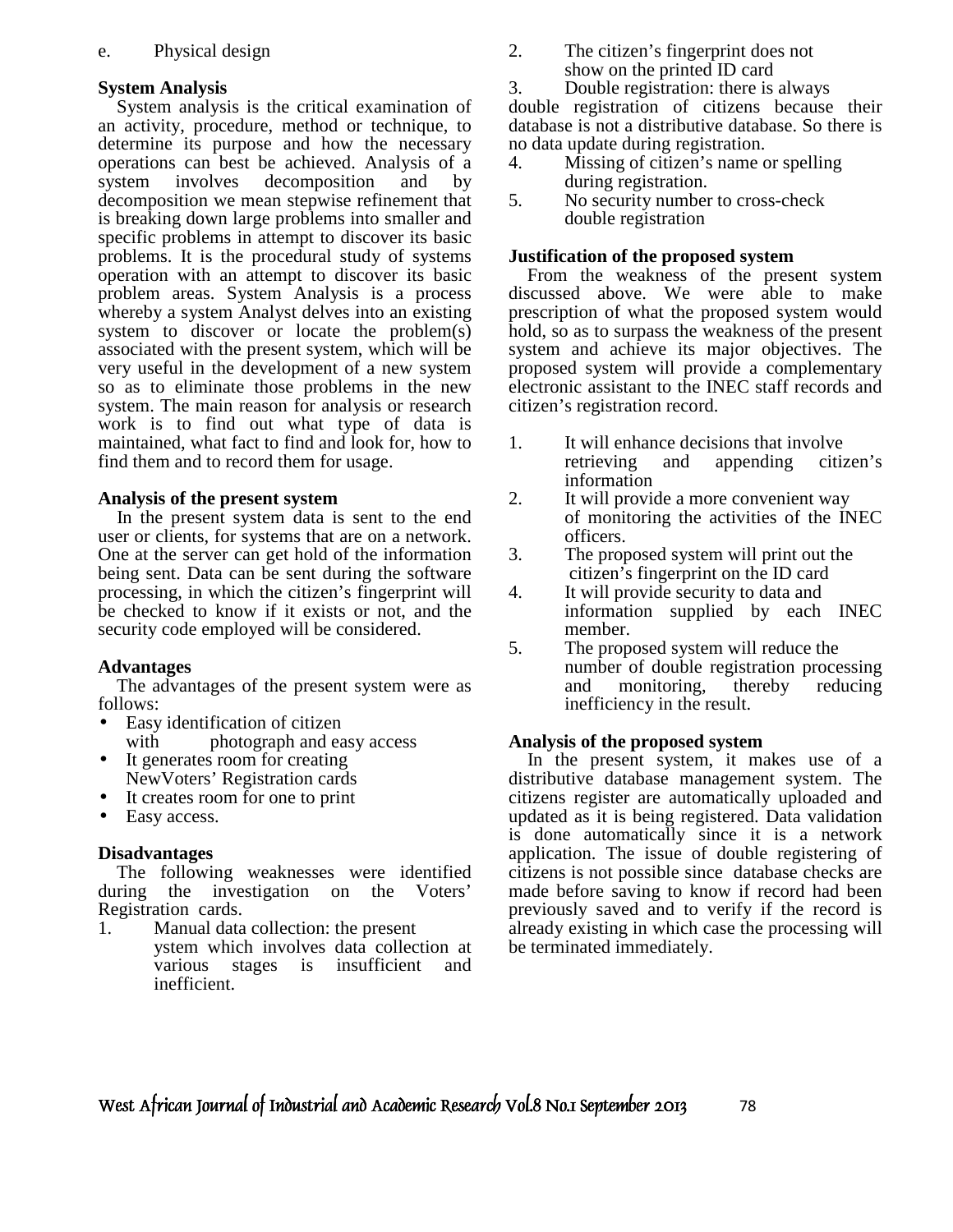

Fig. 1: Voters Registration Process

## **System Design**

#### **Objectives of Design**

 The objective of this project is to design a real time system for NIMC registration that will be able to address the below irregularities and to add more security in the system.

- i. Computerized the Voters'
- Registration Process.
- ii. Build a computer based system that will add more security measures to the Voters' Registration ID card.
- iii. To provide a preview windows for cross-checking spellings. he registration records of citizens would be saved.
- iv. It will facilitate the processing of information and the management of same obtained for statistical purposes.
- v. To print out the Voters' Registration ID card showing the fingerprint of the citizen.

The research carried out portrayed a very little advantage of the present system

being used in Independent National Electoral Commission (INEC) .The advantage is that; it dose not require a Trained staff; the present system which involves distributive database management system does not require a special training by any of the member to handle it.

 Thus, it can be undertaken by any INEC member who has been used to the old system in terms of operation.

#### **Weakness**

 The weakness identified in the present system which motivated the researchers to propose a new system for the management of INEC registration is as follows:

- i. Central server is not being dated at the same time the registration is being done.
- ii. It is difficult to install. With the identified weaknesses, the proposed system will be capable of eliminating the shortcomings in the present system.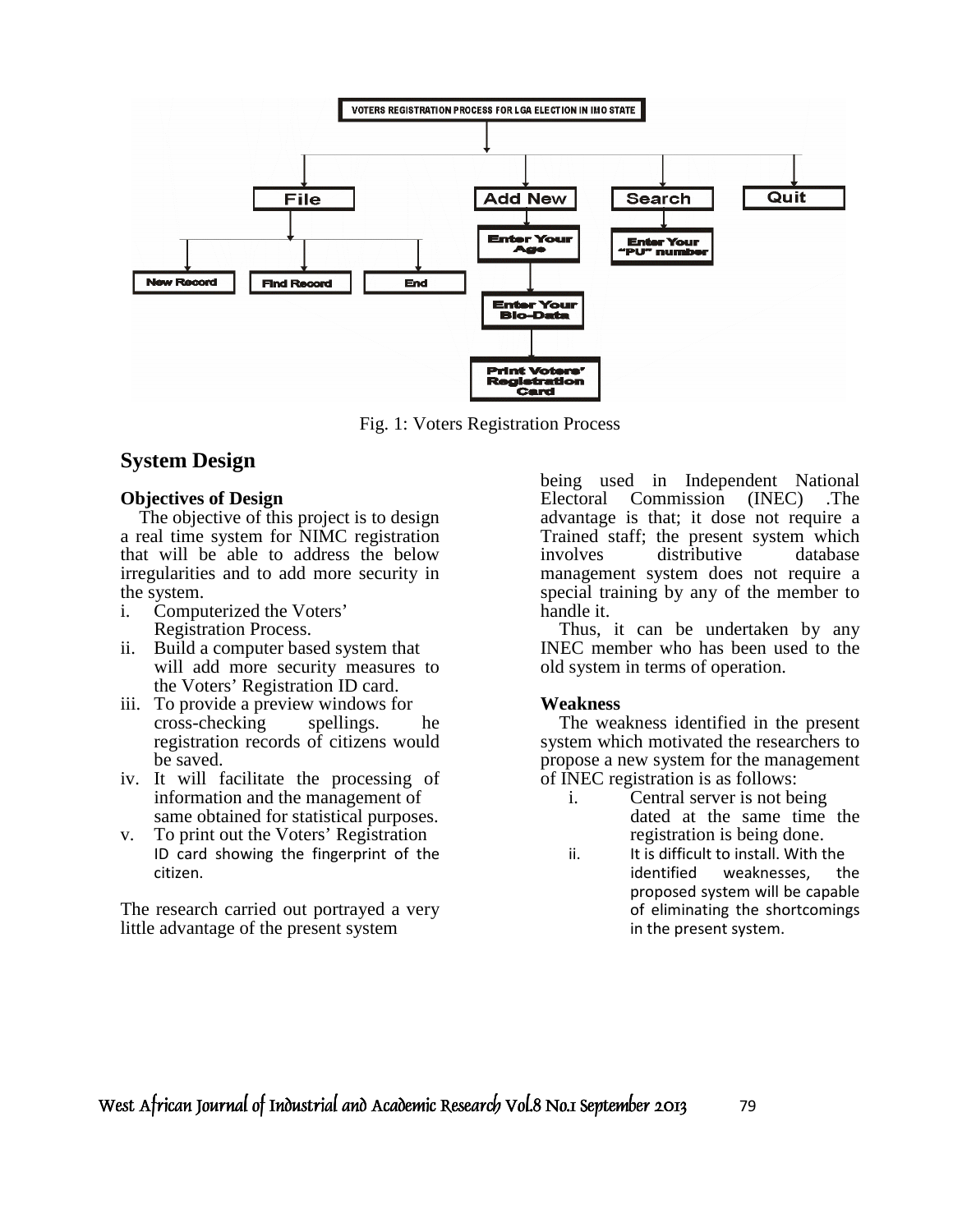# **Specifications**

| a.             | <b>Table 1: Database</b> |             |             |
|----------------|--------------------------|-------------|-------------|
| S/N            | <b>Fileld Name</b>       | Type        | <b>Size</b> |
|                | <b>Name</b>              | <b>Text</b> | 50          |
|                | <b>Gender</b>            | <b>Text</b> | 6           |
| 3              | <b>Address</b>           | <b>Text</b> | 150         |
|                | Age                      |             |             |
| $\overline{5}$ | <b>Date of Birth</b>     | <b>Date</b> | 8           |
| 6              | <b>Occupation</b>        | <b>Text</b> | 50          |
|                | <b>Ward</b>              | <b>Text</b> | 50          |
| 8              | <b>Processing Centre</b> | <b>Text</b> | 150         |
| 9              | L.G.A                    | <b>Text</b> | 50          |
| 10             | <b>Ward</b>              | <b>Text</b> | 50          |
| 11             | <b>Today's Date</b>      | <b>Date</b> | 8           |
| 12             | <b>Passport</b>          | <b>Text</b> | 250         |
| 13             | Fingerprint              | <b>Text</b> | 250         |

| b. |  | <b>Table 2: Program Module Specification</b> |
|----|--|----------------------------------------------|
|    |  |                                              |

| S/N | <b>NAME</b>       | <b>DESCRIPTION</b>         |
|-----|-------------------|----------------------------|
|     | <b>FrmAddID</b>   | <b>Registration Module</b> |
|     | <b>FrmEdit</b>    | Edit/update module         |
|     | <b>Frmpreview</b> | Record preview module      |
|     | <b>Frmsearch</b>  | Searching if VRC           |
|     | <b>Frmview</b>    | View all records           |
|     | <b>VRIfrmmenu</b> | VRC main menu              |

## **Input Design**

The input design refers to nature and format of input that the system needs for its proper functionality.

| <b>VOTERS REGISTRATION PROCESS FOR LGA ELECTION IN IMO STATE</b> |                |                          |  |
|------------------------------------------------------------------|----------------|--------------------------|--|
| <b>SURNAME</b>                                                   |                | <b>Processing Centre</b> |  |
| Other Name(s) $\Box$                                             | <b>Address</b> |                          |  |
| Gender                                                           |                |                          |  |
| <b>Occupation</b>                                                |                |                          |  |
| Age                                                              |                | <b>Picture</b>           |  |
| Ward                                                             |                |                          |  |
| <b>Todays Date</b>                                               |                |                          |  |
| <b>Date of Birth</b><br><b>LGA</b>                               |                | <b>Fingerprint</b>       |  |
|                                                                  |                |                          |  |
| <b>Cancel</b><br><b>Duster</b>                                   | <b>Save</b>    | <b>Passport&gt;&gt;</b>  |  |

**Fig. 5: Input Design**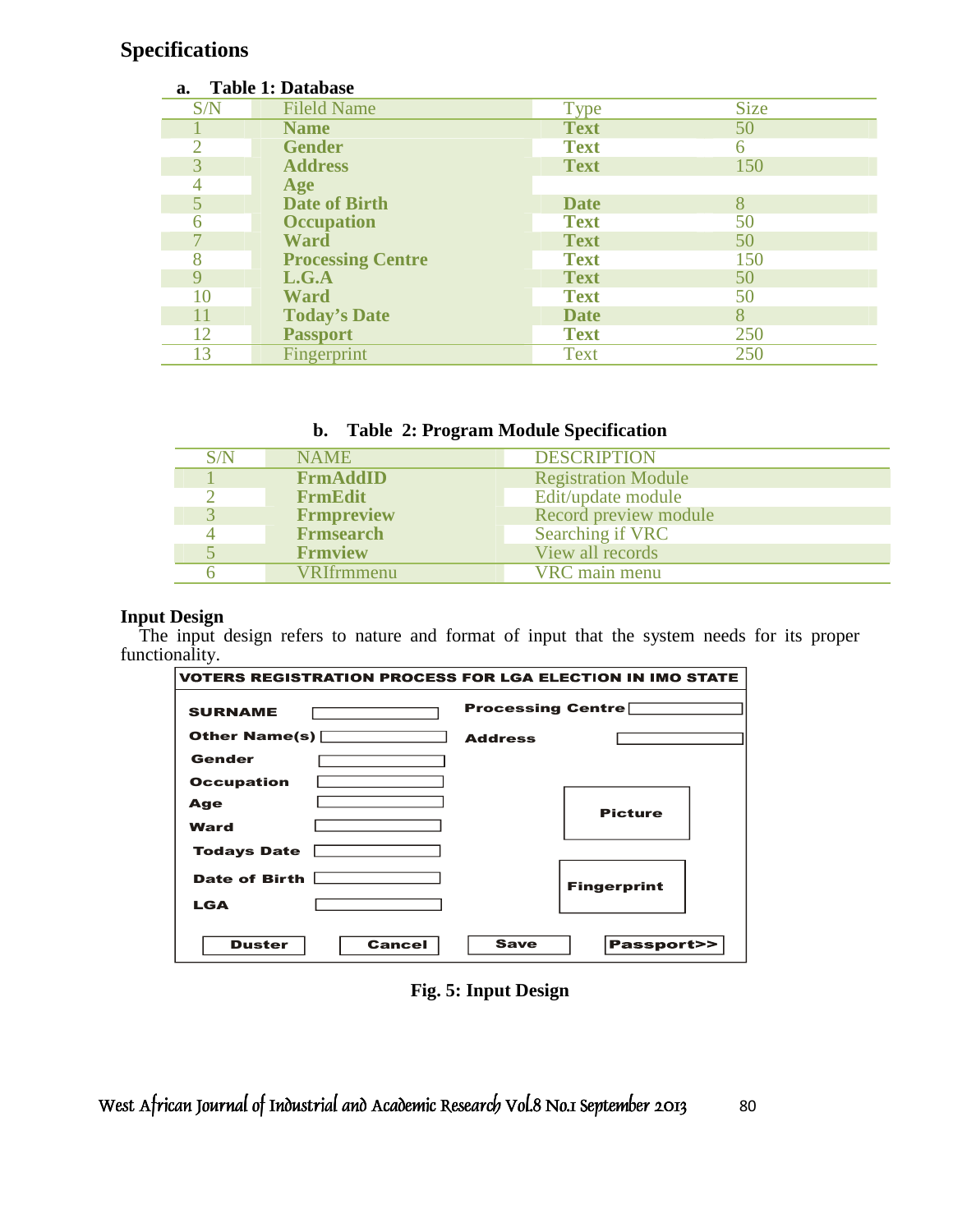#### **Output Design**

.

 The reliability and acceptability of a system is determined by one major factor, which is the quality or its output. The application to be designed is windows based application. The

interface is user friendly. The user interface is made up of menus to access the commands and tools contained in the application controls, form, image and icons. In this design, information is presented in the best possible way to highlight import detail.

| <b>SURNAME</b>       | Xxxxxxxxxx        | <b>Processing Centre</b> | Xxxxxxxxxx         |
|----------------------|-------------------|--------------------------|--------------------|
| <b>Other Name(s)</b> | XXXXXXXXX         | <b>Address</b>           | <b>Xxxxxxxxxx</b>  |
| Gender               | Xxxxxxxxxx        |                          |                    |
| <b>Occupation</b>    | Xxxxxxxxxx        |                          |                    |
| Age                  | 999               |                          | <b>Picture</b>     |
| <b>Ward</b>          | Xxxxxxxxxx        |                          |                    |
| <b>Todays Date</b>   | 99/99/99          |                          |                    |
| Date of Birth        | 99/99/99          |                          | <b>Fingerprint</b> |
| <b>LGA</b>           | <b>Xxxxxxxxxx</b> |                          |                    |

**Fig. 6: Output Design** 

## **Algorithm For Each Module to be Programmed**

 The algorithm for each module of the entire software to be programmed will be illustrated using the flowchart



approach. A flowchart is graphical representation of a programs logical flow that can represent an algorithm

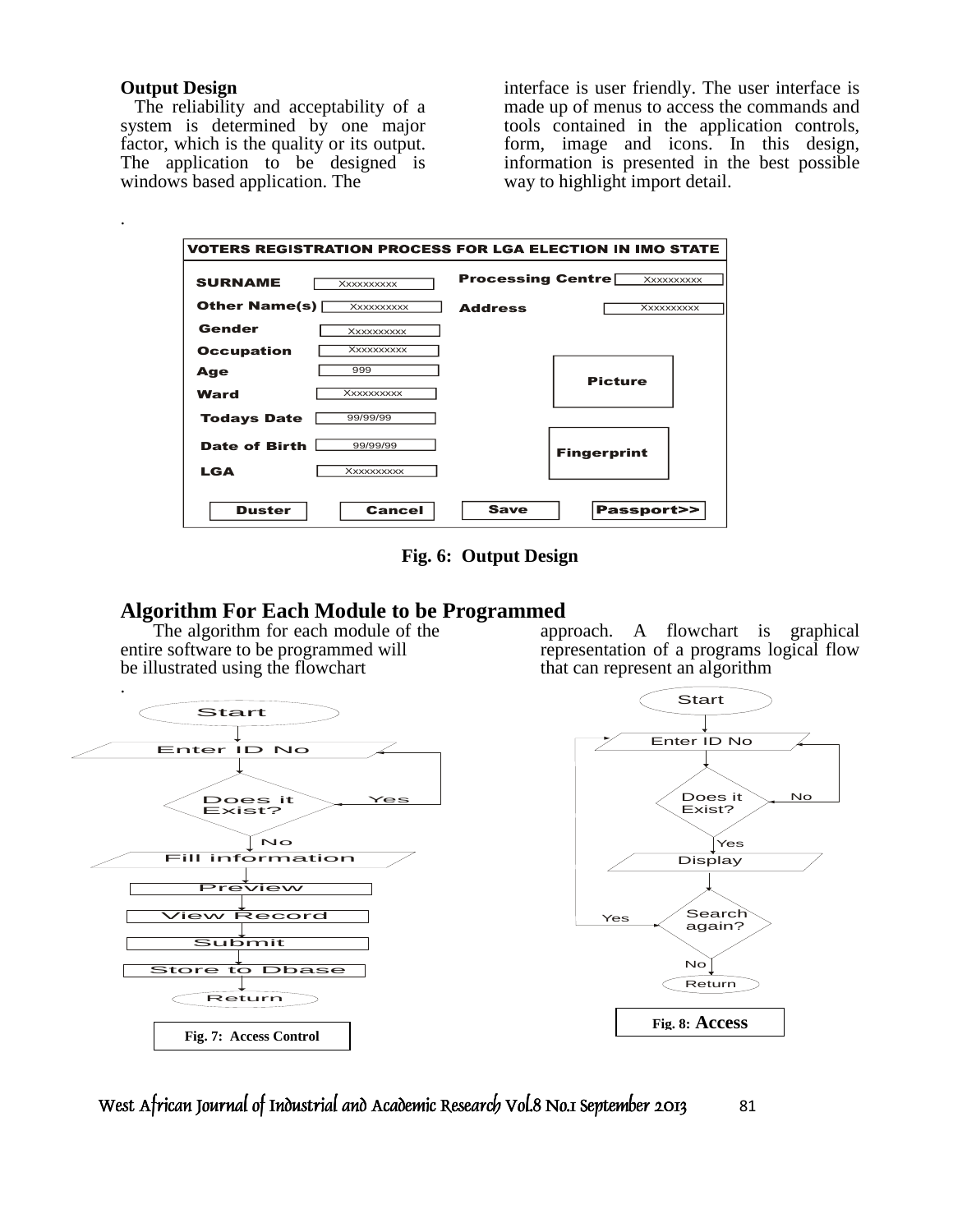### **Choice and Justification of Programming Language Platform**

 The language used for the design and coding of this project work is Visual Basic.Net. The programming language platform was deployed for the following reasons:

- a) It is a window based programming language.
- b) It is user friendly.
- c) It has a graphic user interface which makes it more flexible, even to novice
- d) It is an object oriented programming
- e) It supports polymorphism and inheritance.

## **System Documentation**

 System Documentation is written information on the system works. It involves a well documented detail of the procedure, process, operations, problems and solution implemented in the present system. This aspect of documentation, normally called the user documentation, only describes those aspects of the system that are of interest to the end user. Every user requires an operational manual, which would serve as preliminary guide to underlying operational principles.

#### **System Requirements**

 System requirements are the foundations on which the new system will function properly, which includes:

- a) Hardware Requirements
- b) Software requirements

 The following hardware is required for the new system:

- a) Hard disk with at least 10GB free space and above.
- b) At least a VGA monitor.
- c) A processor with at least 1.6GMHZ of speed.
- d) A RAM of at least 1GB
- e) A mouse
- e) An enhanced keyboard.
- f) A stabilizer

### **Software Requirement**

- The software required includes: a) Microsoft windows of any version
- installed in the computer system.
- b) Visual Studio compiler In other to install software into your system, the following steps are needed:
- Boot your system by pressing the power button for both the monitor and the system unit. Click on my computer icon on your desktop.
- Select the drive where you have the software i.e (Floppy or CD-ROM).
- Double click the drive in other to install the software. Click on the software on the desktop, to start using the program.

## **Maintenance Details**

 The system has been developed, so in other for the system to operate effectively and error free, certain maintenance procedures have to be put in place. The maintenance procedures include:

- a) Install an updated version of any Utility software like; Avg, Karparsky, Bit Defender, avast etc.
- b) Always scan the system daily, in Other to ensure the program function properly.
- c) Make use of a surge suppressor, to avoid damage to the operating system housing the program.
- d) Always close the program after use, and shut down properly.

#### **Training of Operators**

 The operator or user should have the basic computer knowledge. Practical knowledge of a software will lead to perfect operation. For functional usage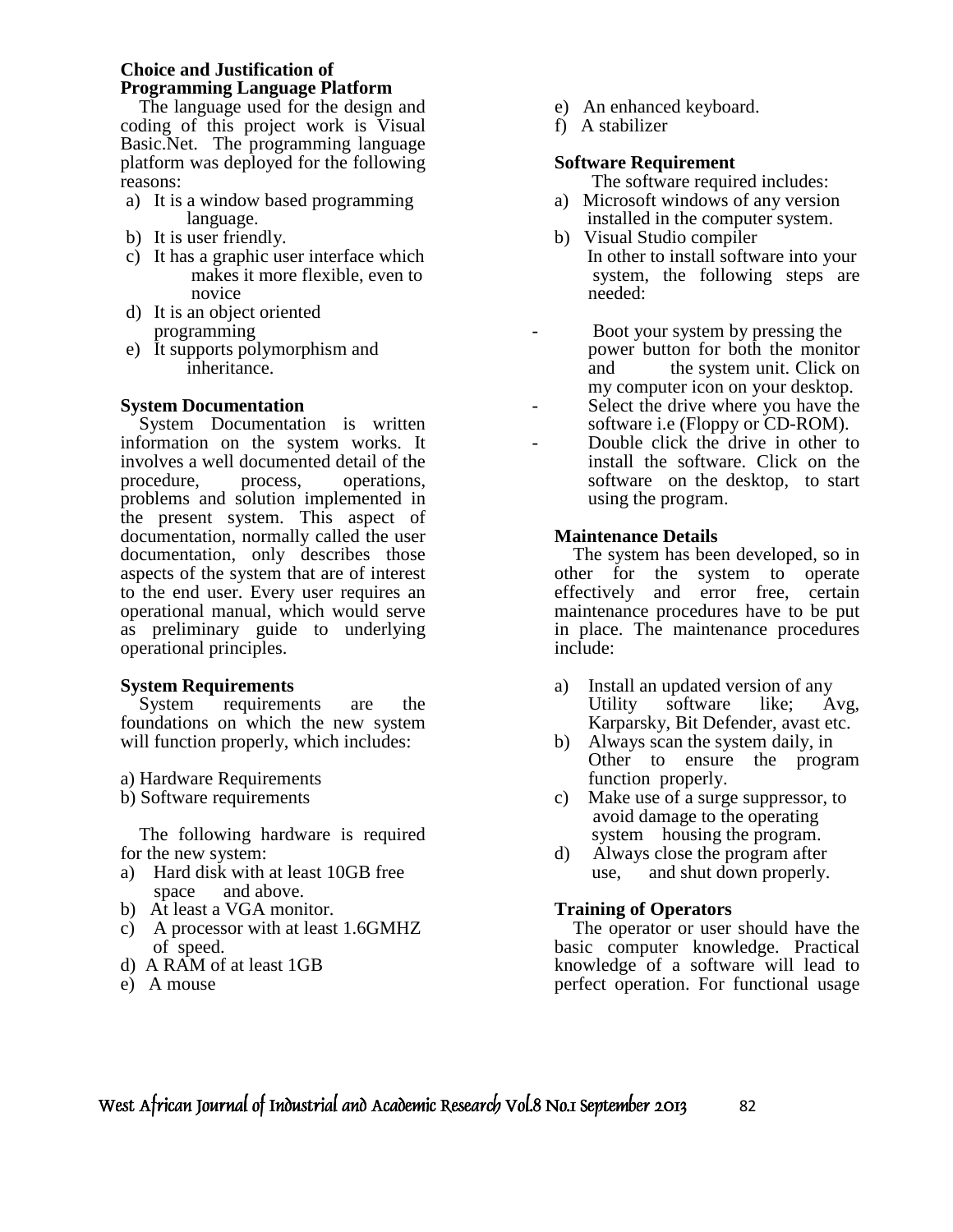of the system, it is important to train its user.

#### **Application Details**

 The system helps the user to easily and conveniently register themselves effectively with no room for lost of names or irregularities in services.

#### **Changeover Procedure Recommended**

 This basically involves changes in mode of a data processing within a period of time that is the period when the existing system is supported by the new system until the new system can be fully relied upon. There are three method of changeover, which are: a) Parallel (b) Direct (c) Pilot

#### **Changeover Recommended**

 Parallel changeover was recommended for this work. This involves the operation of the old system and new system alongside each other. This type of change over allows for comparison between the two systems but it is expensive.

#### **Summary, Conclusion And Recommendation**

#### **Review of Achievements**

 There are evidence that computer can be used to perform many functions. This research work has produced as output a computer software for Voters' registration. The data capturing algorithm of the existing system was enhanced to eliminate the difficulties encountered in data capturing.

#### **Area of Application**

.

 The system can be used in the National Identity Card Registration, in biometric systems, Nigerian Police Force etc. It can also be adapted for the Nigerian Immigration Service Commission for crime detection.

#### **Suggestion for further Research**

 Further researches can be carried out by another scholar to enhance what has been achieved in our present effort.

#### **Recommendations**

 The Voters' Registrations software, when implemented will eliminate the myriads of problems associated with the present system. It is highly recommended to be in used in the countries ID card process to improve their services and reduce the number of anomalies in election process. To insure the integrity of the process through Automation, an effective data capturing algorithm should be put in place. This work has brought into focus what it takes to have credible and secure Voter's Registration Exercise for Imo State citizens. The following recommendations are therefore presented:

 Achieving credible and secure Voter's Registration exercise, most often entail introduction of new technology.

 The technology to be introduced in a country is a function of so many factors including cost, literacy level, and workability of the system; just as in our case where the finger print is the most important and key element. The making of a credible register is a continuous process. It requires constant fine-tuning as technology is dynamic.

#### **Conclusion**

 In the production and maintenance of registration lists of the citizen, the kind of links to be expected between registration lists of the citizen and other types of registries basically depends upon the special circumstances under which Voters' Registration is organized, most frequently in the case of emerging and postconflict situations.

 The ability for citizens to participate fully in the registration is of paramount importance for the commission to actualize their goals. Updating the registration should become a routine exercise. Employing the latest technology, the ISIEC should organize this important process in an orderly and accessible fashion.